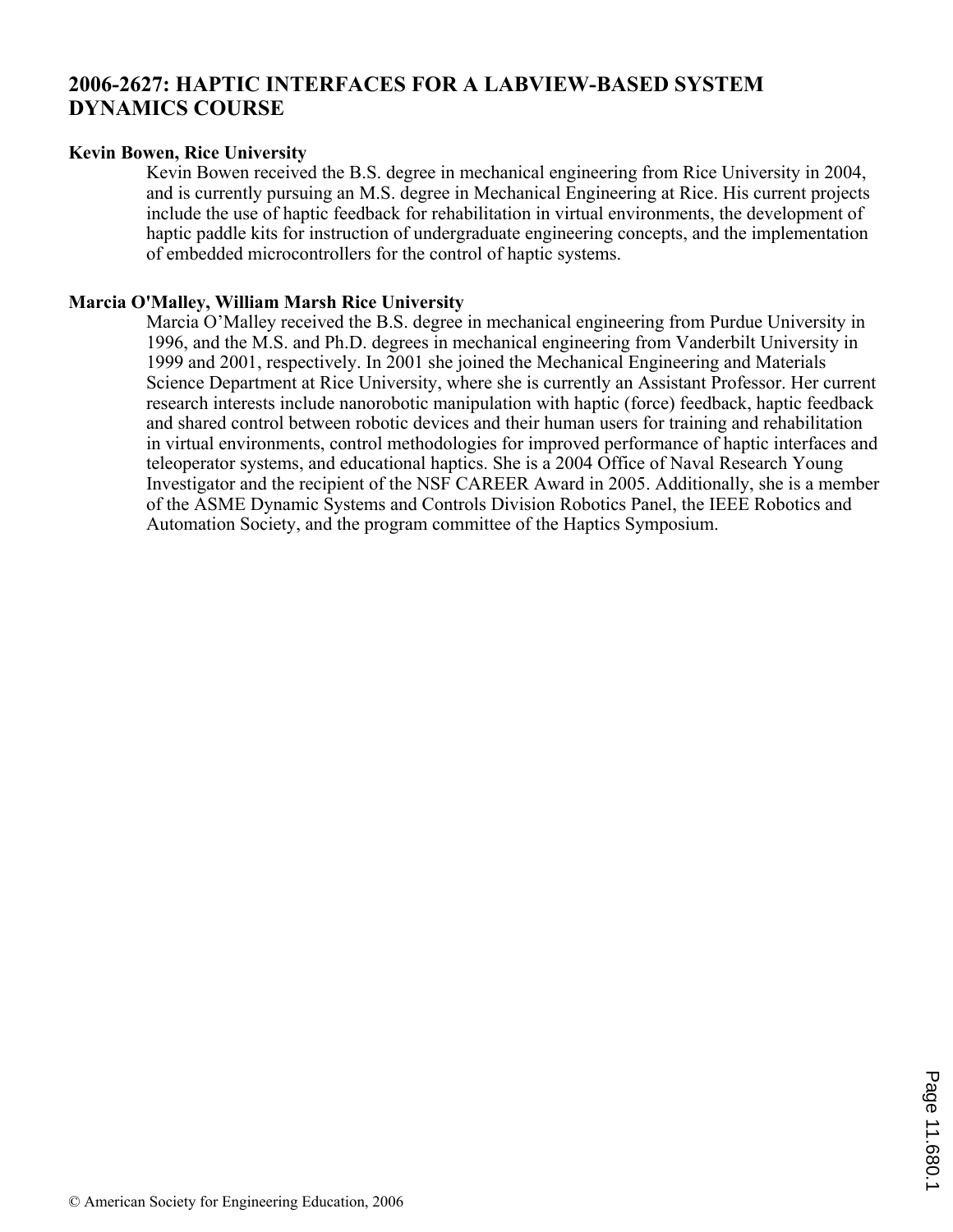# **Haptic Interfaces for a LabVIEW-based System Dynamics Course**

## **Abstract**

Too often in undergraduate mechanical engineering courses, the content of laboratory exercises is not well coordinated with course content, and the exercises are unrelated to each other. As a result, students have a difficult time grasping the "big picture" themes. This project at Rice University seeks to improve the effectiveness of laboratory exercises in a required undergraduate mechanical engineering system dynamics course via student-centered learning and laboratory topics featuring haptic paddles, devices that allow users to interact via the sense of touch with virtual environments. One outcome of these improvements is a cohesive set of laboratory experiments using the haptic paddles as a single experimental test bed for multiple experiments. The Haptic Paddle exercises are unique because they allow the students to analyze and build their own haptic interface, or force-reflecting system. The students are able to see many subsets of mechanical engineering come together in a series of exercises, including assembly, system analysis, calibration, system modeling, and dynamics. Finally, a key advantage to the haptic paddle labs is that they tie closely with the course material.

This paper describes the development of haptic paddle laboratory kits and associated National Instruments LabVIEW virtual instrumentation to support the adaptation of laboratory experiments for a required undergraduate system dynamics course at Rice University. The laboratory experiments use simple haptic interfaces, devices that allow the students to interact via the sense of touch with virtual environments. A clear benefit of this laboratory series is that students study the haptic paddle as a real electromechanical system in addition to using the haptic paddle as a tool to interact with virtual mechanical systems. The haptic paddle hardware has been modified to improve robustness, and the LabVIEW graphical programming language is used for data acquisition and control throughout the laboratory series. The paper will present some details of the laboratory components, and preliminary assessment of learning outcomes using this laboratory series compared to more traditional modular labs used in prior years.

## **1. Introduction**

This paper describes the adaptation of the haptic paddle laboratory series to a dynamic systems course at Rice University. The primary changes include revised hardware to improve robustness, and the use of National Instruments hardware and software for computer control of the electromechanical devices. Slight revisions to the laboratory exercise content have also been made to match the content of this particular course.

Integrated systems, such as the haptic paddle, introduce students to more realistic multi-domain systems, rather than addressing each domain (mechanical, electrical, fluid) separately. These multi-sensory (visual, haptic) labs are closely tied to course concepts and feature embedded assessment. This is a unique aspect of Rice's course, MECH 343 (Modeling Dynamic Systems), compared to similar courses, both within Rice's curriculum and at other institutions.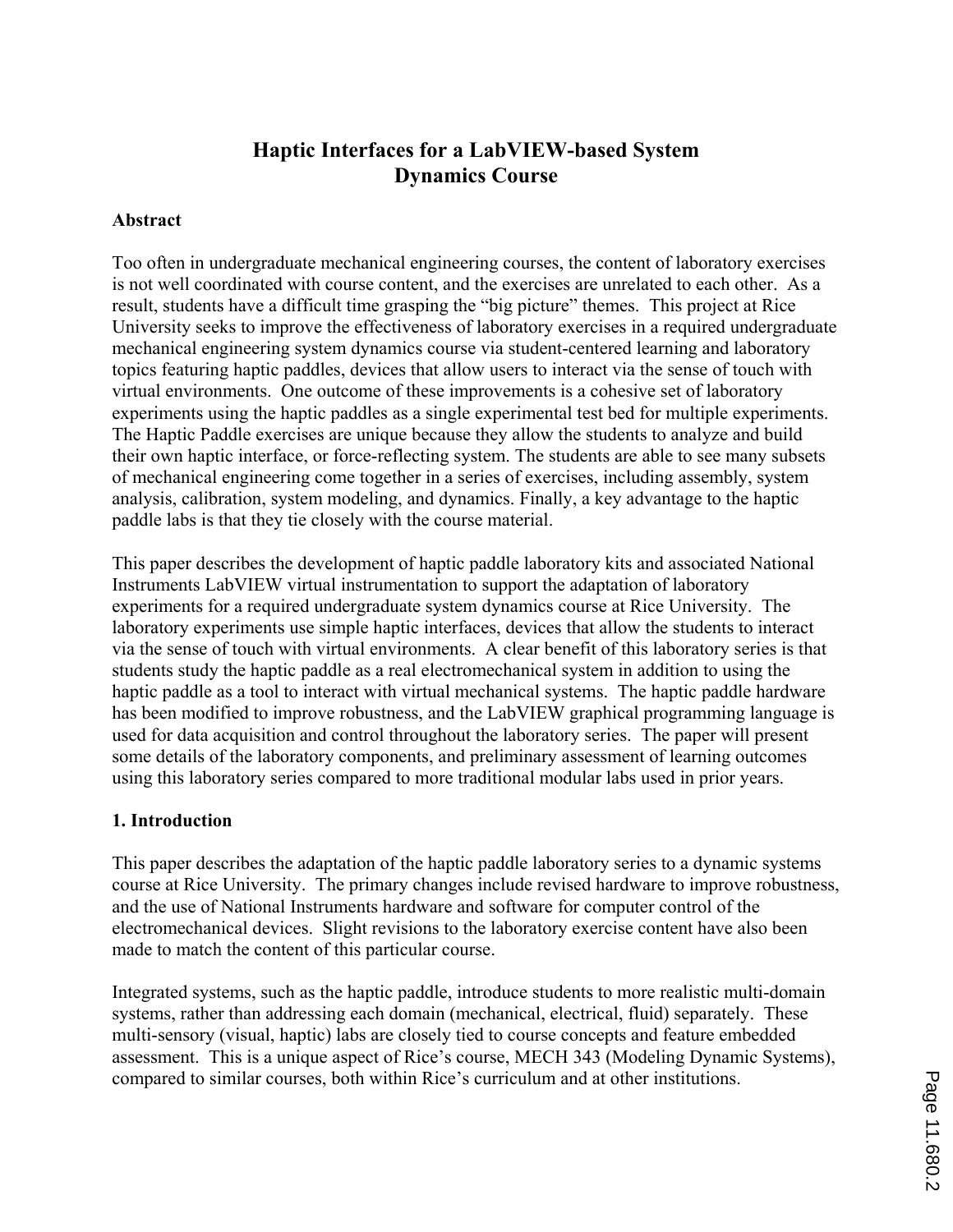The primary goal of the haptic paddle laboratory experiment adaptation is to improve the effectiveness of laboratory exercises in a required undergraduate mechanical engineering course via student-centered learning and laboratory topics featuring integrated systems.

The specific objectives of the effort are:

- ' Improve the cohesiveness of course and lab content and consequently, deepen student conceptual understanding
- Demonstrate that haptic virtual learning increases student ability to apply conceptual knowledge to real-world systems
- ' Improve understanding of critical system dynamics topics in multiple domains in a costeffective way

To reach these objectives, Rice University has adopted laboratory exercises based around haptic interfaces, devices that allow users to interact via the sense of touch with virtual environments. Specifically, the successful Haptic Paddle Laboratory series<sup>1</sup>, developed at Stanford University and currently used in undergraduate courses at Johns Hopkins University, was selected for the *MECH 343: Modeling Dynamic Systems* course.

This section will present pedagogical information for the haptic paddle laboratory series. Section 2 will describe details of the hardware redesign, both mechanical and electrical. Section 3 describes the National Instruments control software for the haptic paddle laboratories.

# **1.1. The Haptic Paddle**

The Haptic Paddle exercises are unique because they allow the students to analyze and build their own haptic interface, or force-reflecting system as seen in Figure 1. The students are able to see many subsets of mechanical engineering come together in a series of exercises, including assembly, system analysis, calibration, system modeling, and dynamics. Students are engaged in the laboratory exercises and see the project develop throughout the semester, rather than following a recipe or list of instructions in order to elicit a desired outcome. The laboratory exercises encourage students to move beyond the reiteration of detailed steps, using the results of early laboratory exercises to improve the performance of their haptic paddle system, and ideally gaining a better understanding of dynamic systems, thus establishing a student-centered laboratory environment. As stated by Bransford et al.<sup>2</sup>, learner-centered environments are one key to optimizing learning.

A key advantage to the haptic paddle labs is that they tie closely with the course material. In Okamura et al.<sup>1</sup>, a student was quoted as saying, "One of the better labs I've done... each built on the previous one and supported the course material well. Very helpful." The authors also state, "Haptic interfaces, which allow a user to feel a virtual environment, are promising tools for helping students obtain an understanding of these physical phenomena," in reference to topics such as instability and time constants of dynamic systems<sup>1</sup>. It is expected, based on these findings and first-hand experiences of the presenters, that haptic interfaces will be more effective at teaching the concepts of dynamic systems than other computer-based dynamic simulations that have been used in pedagogical settings<sup>3-5</sup>.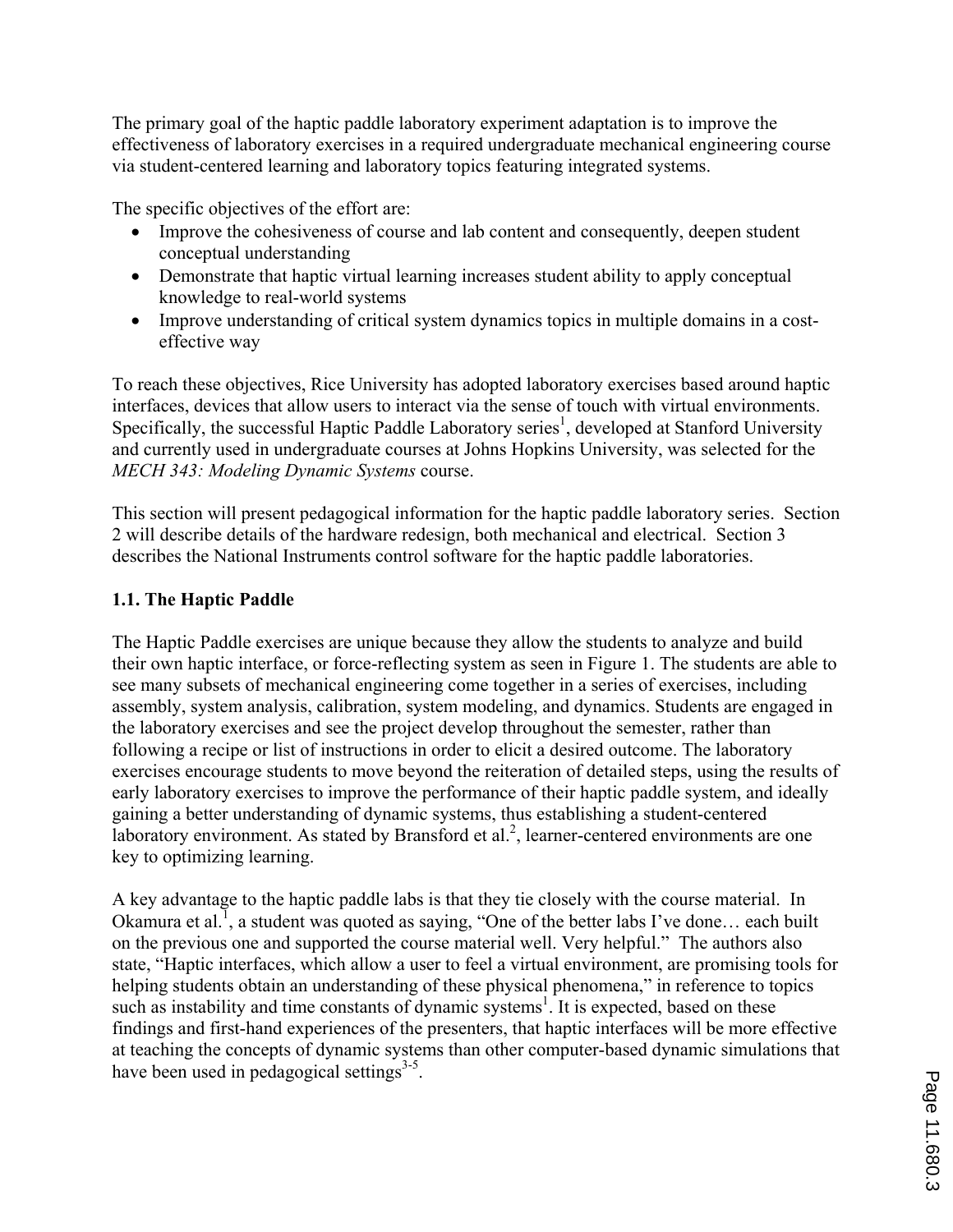

**Figure 1. The complete Haptic Paddle laboratory hardware system.** 

A clear benefit of this laboratory series is that students study the haptic paddle as a real electromechanical system in addition to using the haptic paddle as a tool to interact with virtual mechanical systems. Because the haptic paddle is a multi-domain system, it is representative of real-world systems with which the students will interact, rather than typical laboratory exercises that focus on single domain behavior. The advantages of using a haptic device to interact with virtual mechanical systems are that parameters (e.g. spring stiffness and damping of a massspring-damper system) can be changed easily, and students can interact with systems that are more difficult to implement in wet labs due to various reasons (e.g. required hardware, nonlinearities in real systems). The haptic paddle is a sophisticated device for teaching mechanical engineering concepts because it is an integrated system. Students interact with a real mechanical system, and then use that system in a lab setting to touch the concepts that are conveyed in lectures and homework.

There are alternate hardware choices for this series of laboratory experiments. Commercial hardware such as force feedback gaming joysticks, Sensable's Phantom Omni haptic device, and Immersion's Impulse Engine 2000 provide platforms that can be used off-the-shelf for conveying system dynamics concepts via a haptic device. However, these systems are cost prohibitive compared to the haptic paddle kits, and do not allow students to study the hardware on a component-by-component basis prior to working with the assembled system. The authors are aware of only one other low-cost haptic interface kit, developed at the University of Michigan<sup>8</sup>. This hardware platform should work equally as well as the haptic paddle hardware, but would require additional revisions to the laboratory exercises as students fabricate voice coil actuators rather than using DC motors. Therefore, the haptic paddles were chosen due to the availability of sample kits from the developers and documentation on the laboratory exercises.

# **1.2. Curriculum needs**

In the fall of 2001, the Mechanical Engineering and Materials Science Department at Rice University revised the curriculum in response to student requests for more flexibility. Five area specialization clusters, biomechanics, computational engineering, fluid mechanics and thermal science, solid mechanics and materials, and system dynamics and control, were added to the program, along with a general mechanical engineering option. In the new curriculum, all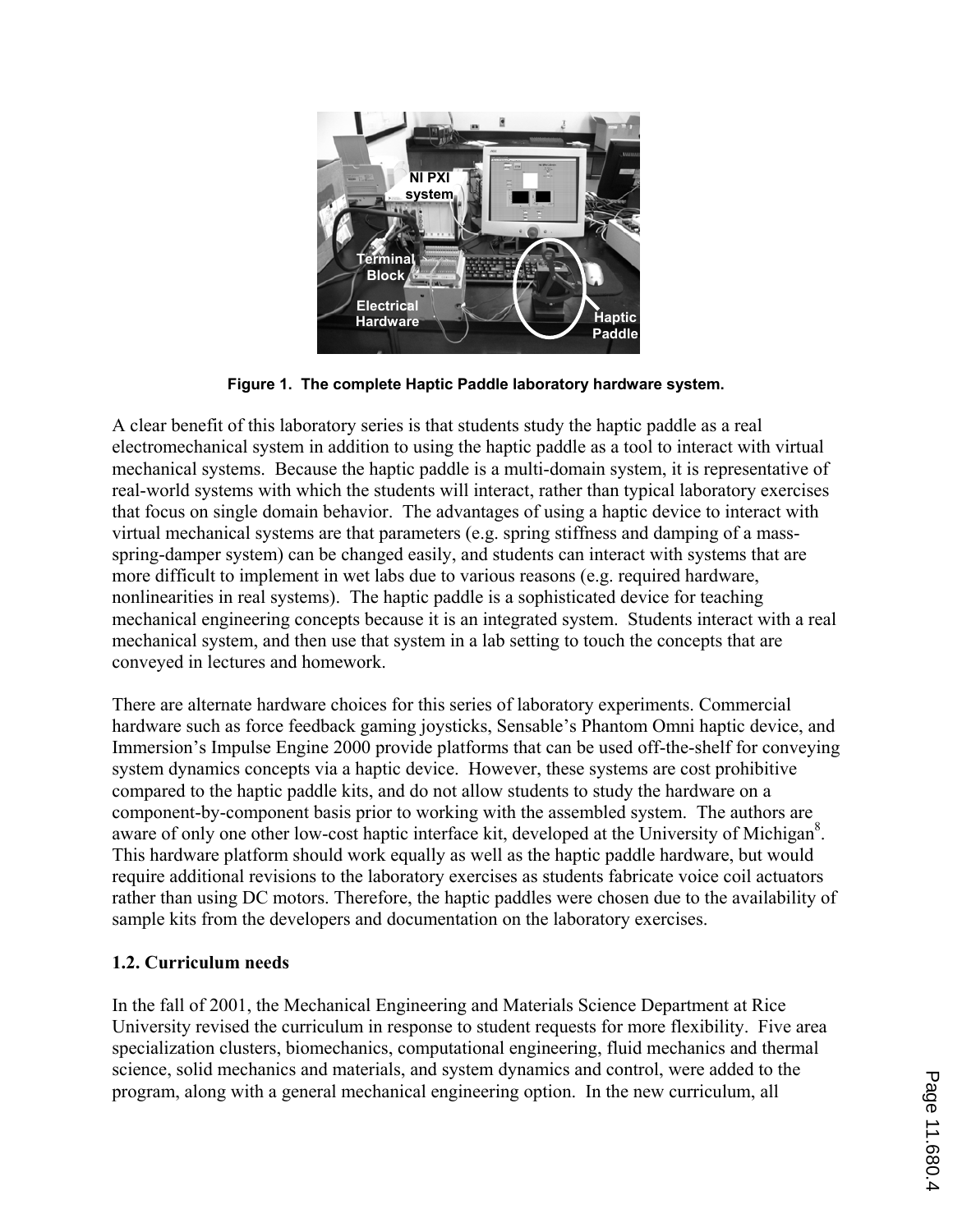students take basic courses in areas such as thermodynamics, engineering mechanics, system dynamics, fluid mechanics, machine design, vibrations, feedback control, and heat transfer. In addition, students take laboratory courses in mechanics, thermo/fluids, industrial processes, and heat transfer. In the fifth semester of study, students declare a specialization area and take four additional courses (one per term) in their chosen area.

While this revised curriculum allows the students more flexibility when choosing courses, several courses, required on the old plan, were dropped and replaced with new required courses. The most notable change was the exclusion of an introductory electrical engineering course from the required core curriculum. This course was replaced with MECH 343 (Modeling Dynamic Systems). This new four-credit course, which includes a laboratory component, includes topics such as Laplace transforms, Newtonian dynamics, Lagrangian dynamics, lumped-parameter modeling, derivation of equations of motion, and introductory system theory. At the same time, the students are exposed to systems in several domains (mechanical, electrical, thermal, and fluid). The lectures and laboratory exercises have attempted to introduce all of this material to the students in a clear and understandable format, but the approach has been only marginally successful to date. The most likely reason for the lack of success is the disjointed nature of the lectures and laboratory exercises, attributable to the wide range of topics that must be covered in order to prepare students for their upper-division courses. What is needed is a set of laboratory exercises that tie closely with the lecture content and reinforce the material, while still exposing the students to basic electronics, mechanical systems, and modeling techniques.

The second item lacking from the new curriculum is a focus on dynamic systems and control (DSC) topics in laboratory exercises. Three required laboratory courses focus on mechanics of materials, thermo-fluid systems, and heat transfer topics. In order to expose students to hands-on activities in DSC, instructors must lump laboratory exercises into lecture-based courses. The result is insufficient exposure to dynamic systems and controls in the laboratory setting, as there are typically only a few short laboratory exercises in these courses. Students who select capstone projects in the DSC area have extremely limited experience with electromechanical systems and likely have never even hooked up a DC motor to a power supply!

# **1.3. Adapting the Haptic Paddle**

As an initial step to including more interactive, exciting laboratory experiments into the required undergraduate mechanical engineering curriculum, the Haptic Paddle laboratory series<sup>1</sup>, developed at Stanford and currently implemented at Johns Hopkins University, is adapted to fit Rice's curriculum. This series of five laboratory exercises was developed for use in an undergraduate course on dynamics and controls, and is fully explained in the literature and on several websites $1,6,7$ . A low-cost, single-axis force-reflecting joystick was used to teach students about electromechanical systems, dynamics, and controls. Figure 2 clearly illustrates the topics from the lecture portion of the Hopkins course and the related topics in the Haptic Paddle Labs. It should be noted that other researchers have adopted haptic devices to undergraduate courses with much success $\delta$ .

While most of these labs fit right in to the syllabus for Rice's Modeling Dynamic Systems course, several topics such as vibration modes and closed loop control are not covered.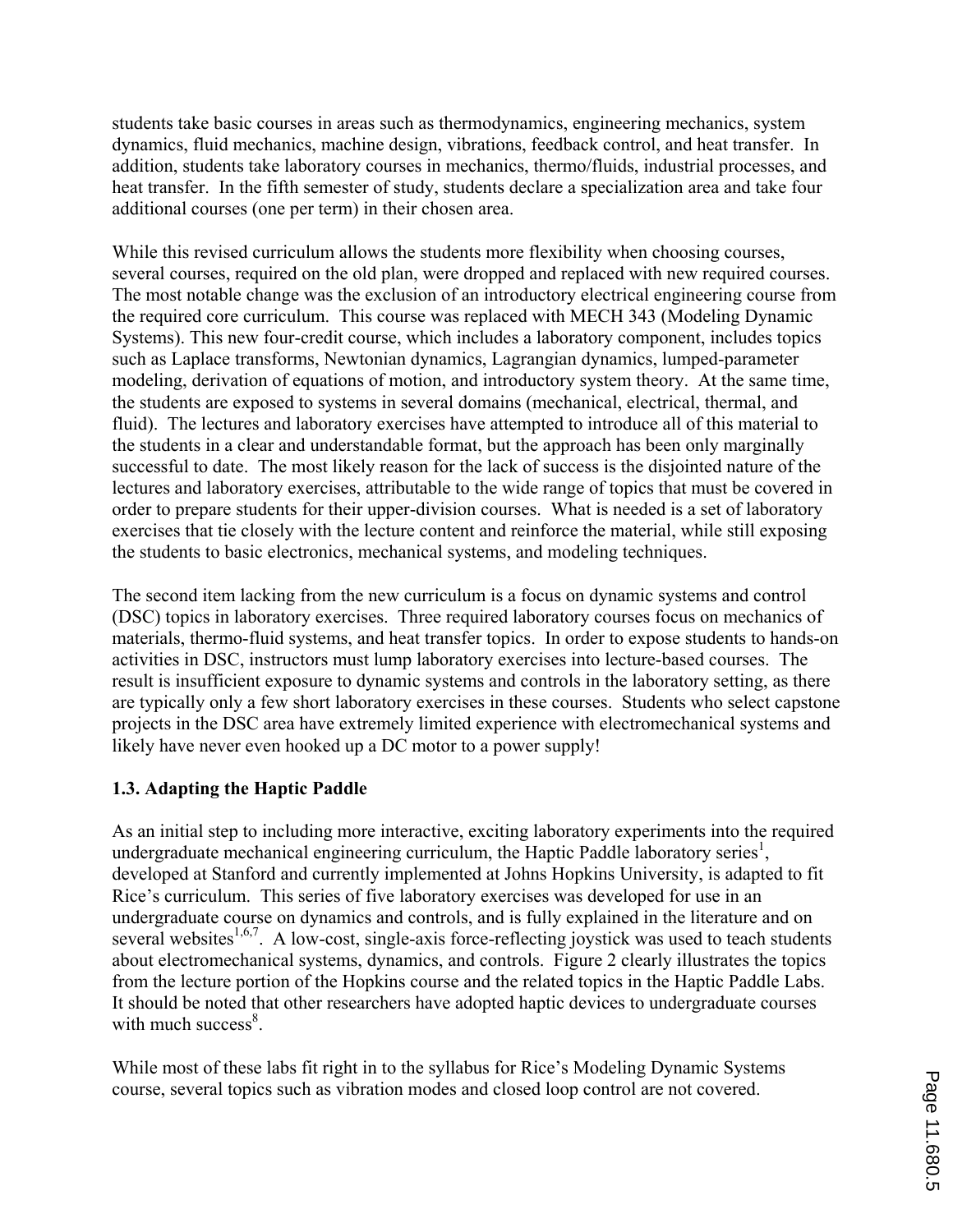Therefore, the labs in their current form have been modified to apply more directly to the Modeling Dynamic Systems syllabus. The following section describes the five laboratory experiments as proposed by Okamura, et al<sup>1</sup>.

- **1. Motor spin-down test:** Explore a simple first order dynamic system: a spinning motor. Record position information as a motor spins down, and extract system information such as damping and time constant.
- **2. System Components:** Students measure basic system properties of the haptic paddle, such as the speed and torque constants of the motor and the inertia of the sector pulley.
- **3. Equivalent Systems:** Students assemble the components of the Haptic Paddle into a single dynamic system and calibrate the position sensor. Students will develop the equations describing the equivalent system in terms of the properties of the system components and analyze the response of this system without any control feedback.
- **4. Second Order Systems and Step Response:** Students provide a step input to the electromechanical system (the haptic paddle) and view the response via an oscilloscope. Features of the step response are studied and compared to the parameters gathered in prior experiments, and to the model that has been derived.
- **5. Feedback Control:** Students hook up the Haptic Paddle to a computer and program that provides feedback control. By changing the parameters of the feedback, they are able to influence the dynamic response of the device. Because this paddle is designed as a haptic interface, students are able to *feel* the changes in system parameters.

| <b>Dynamic Systems Course</b>             | <b>Haptic Paddle Labs</b>                            |
|-------------------------------------------|------------------------------------------------------|
|                                           |                                                      |
| Viscous Damping and<br>Dissipative forces | Motor spin-down test                                 |
|                                           |                                                      |
| Equations of motion                       | Bifular Pendulum                                     |
| Inertia                                   | Paddle's equivalent inertia                          |
|                                           |                                                      |
|                                           | Motor constants                                      |
| Electromechanical systems                 | Sensor calibration                                   |
|                                           |                                                      |
| Second order systems                      | Computer control                                     |
| Step response                             | of paddle                                            |
|                                           |                                                      |
|                                           |                                                      |
| Feedback control                          | Using the paddle to interact with<br>virtual systems |

#### **Figure 2. Correspondence between course material and haptic device experiments (adapted from Okamura,** *et al***<sup>1</sup> )**

In order for these laboratory experiments to fit the needs of our Mechanical Engineering undergraduate curriculum, several modifications have been made. First, a set of labs that introduce electrical systems have been created and use National Instruments equipment including LabVIEW and NI ELVIS (Educational Laboratory Virtual Instrumentation Suite). NI ELVIS is a design and prototype environment for university science and engineering laboratories that consists of LabVIEW-based virtual instruments, a multifunction data acquisition (DAQ) device,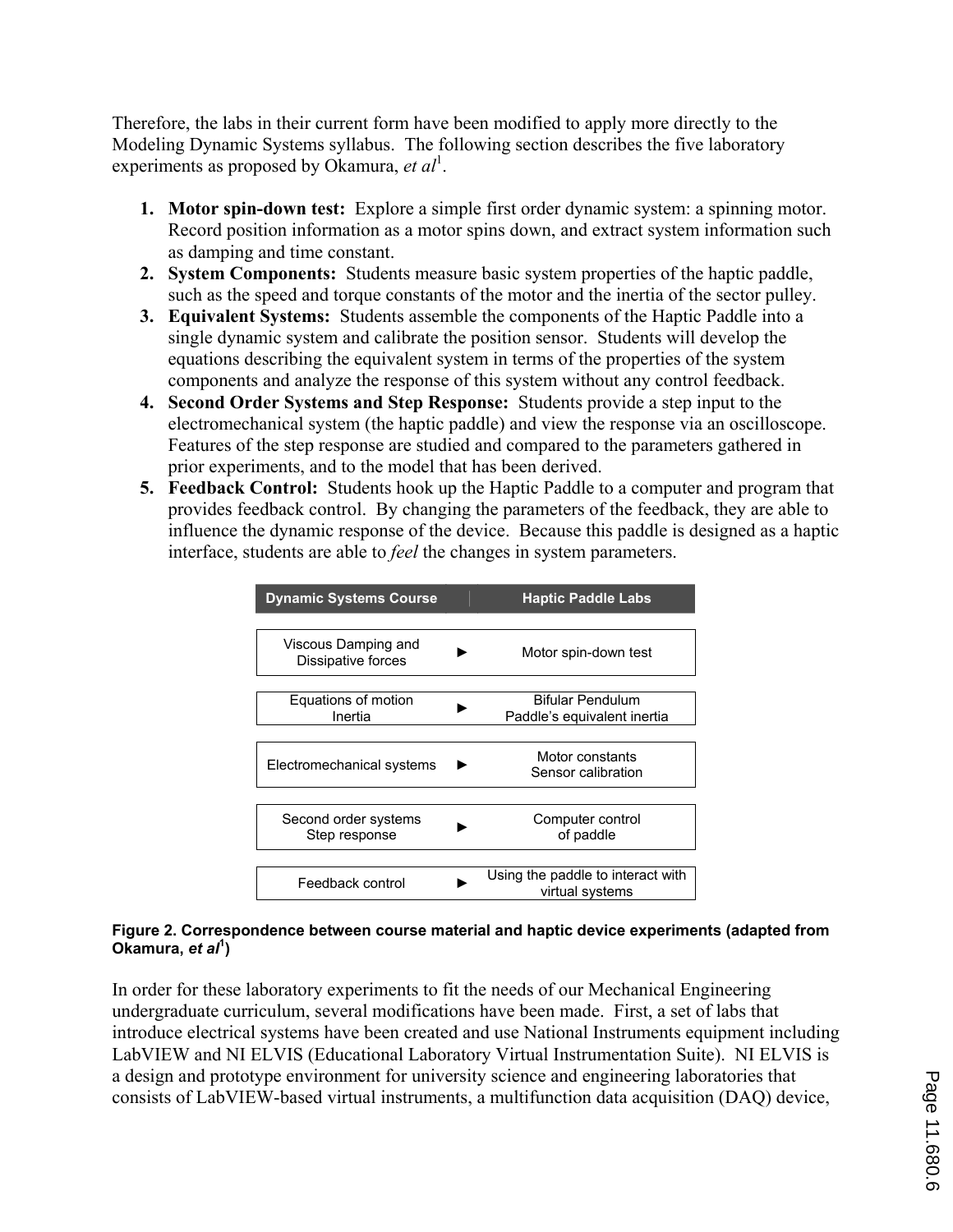and a custom-designed bench-top workstation and prototype board. Because it is based on LabVIEW and provides complete data acquisition and prototyping capabilities, the system is ideal for academic coursework that range from lower-division classes to advanced project-based curriculum. These labs will not be discussed within the scope of this paper. Second, the Haptic Paddle hardware was redesigned for improved robustness and to facilitate kit production with resources available to our university. Finally, the NI-based computing platform was developed to support the haptic paddle laboratory experiments so that all experiments for the course used the same computing hardware. These hardware and software revisions will be the focus of the remainder of the paper.

# **2. Haptic Paddle hardware redesign**

The Haptic Paddle hardware is advantageous for a number of reasons mentioned in Section 1. An additional benefit is that the devices are relatively low-cost. The cost per unit for mechanical hardware described in this section is just under \$30US. Including the cost to fabricate four power supplies (assumes four groups of students per lab session), the cost per system is still under \$48US, not including the cost of computing platforms. The revised hardware systems (mechanical, electrical, and computing platform) are described in the following sections.

# **2.1. Mechanical hardware**

The redesign of the mechanical hardware, as seen in Figure 3, gives particular focus to long-term reusability and robustness of the hardware, since it is intended for use in an undergraduate laboratory course.

**2.1.1. Materials.** Assembly of the documented hardware required a significant amount of glue, thus new kits were required each year if students were to assemble their own paddles. The new hardware design takes advantage of fasteners to assemble the paddle, providing for disassembly at the end of the semester and reuse in subsequent years. Type 1 PVC has been chosen as the material for the base, support, and sector/end effecter components due to its durability, low cost, and ability to be tapped for fastener threads. Threads that bear significant stresses are reinforced with steel helicoils. The components are fabricated using standard CNC and manual machining techniques.

**2.1.2. Sector design.** The geometry of the sector/end effecter component has been modified from the original paddle design so that the end effecter and sector are opposite of the point of rotation and can thus be fabricated out of a single piece of Type 1 PVC. An additional benefit of this revision is an increase in the distance between the end effecter and the pinch point of the capstan drive. The previous geometry did not prevent users from resting their fingers on the sector, thus it was possible for the resting finger to come in contact with the capstan drive shaft and get pinched between it and the sector. The redesigned capstan drive now provides a 19:1 transmission ratio, and the workspace of the device is approximately 80 degrees.

**2.1.3. Actuation.** A surplus 15V DC motor (Pittman Lo-Cog 9434) has been chosen to drive the motor due to its low cost and ability to provide sufficient torque to produce the desired 10N output force at the end effecter. The motor provides a maximum torque output of 41.3oz in and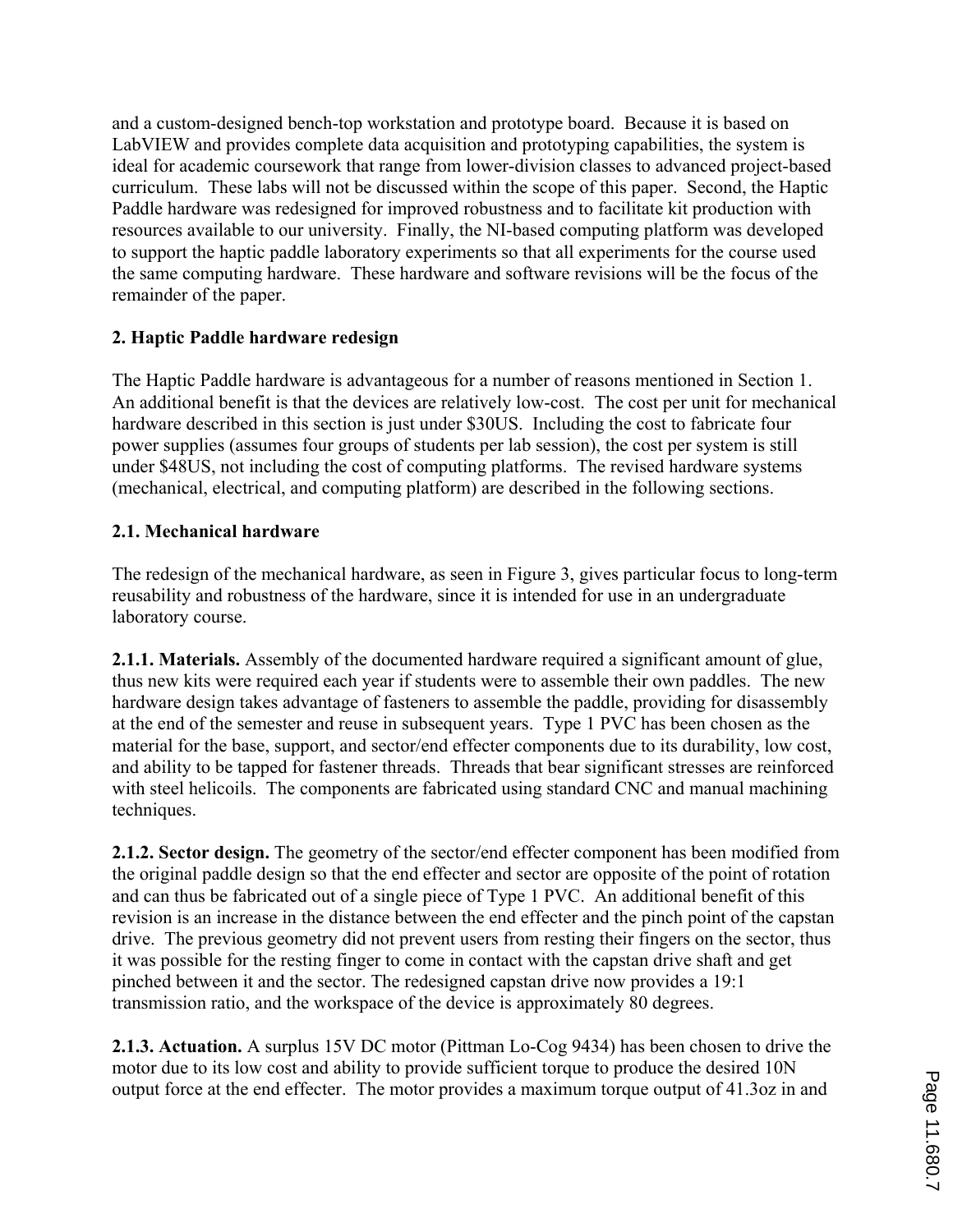continuous torque of 6.1oz in. The motor torque constant is approximately 2.76 oz-in/A. A precision steel shoulder screw is used for the sector shaft, and steel radial ball bearings are used for sector shaft support and alignment, and to prevent wear due to the rotation of the shaft.

**2.1.4. Sensing.** As in the original Haptic Paddle design, a Hall-effect sensor is used for position sensing. For the new design, the magnet is inserted into a machined PVC cap which is affixed to the sector shaft using a slight interference fit. Wires crimped at one end with a female quick slide terminal and crimped at the other end with a ring terminal provide connections from the motor to banana plugs, a durable solution that facilitates quick and easy connection and disconnection to the motor amplifier. An eight-pin DIP header is sawed in half and glued to a support member to mount the hall-effect sensor and provide a secure connection for a three-wire ribbon cable. This is the only use of glue in the assembly of the paddle and does not significantly affect its disassembly.



**Figure 3. Redesigned mechanical components of the Haptic Paddle** 

# **2.2. Electrical hardware**

The redesign of the electrical hardware focuses on portability and ease of use with the mechanical system and National Instruments (NI) data acquisition (DAQ) card. The electrical hardware consists of a power supply and power operational amplifier used to drive the paddle motor, as well as a signal conditioning circuit for the hall-effect sensor. The power supply and amplifier are capable of delivering  $\pm 12V$  at 2 amps to the DC motor. The signal conditioning circuit adjusts the Hall-effect sensor's 0-5V output to a  $\pm 10V$  signal in order to take full advantage of the range of the DAQ card's analog to digital conversion capabilities. Two wires with banana plug terminals and a three-wire ribbon cable connect to the mechanical hardware of the paddle to provide power to the motor and read the output of the Hall-effect sensor respectively. A three-wire ribbon cable connects to an NI screw terminal block to provide a connection to the DAQ card.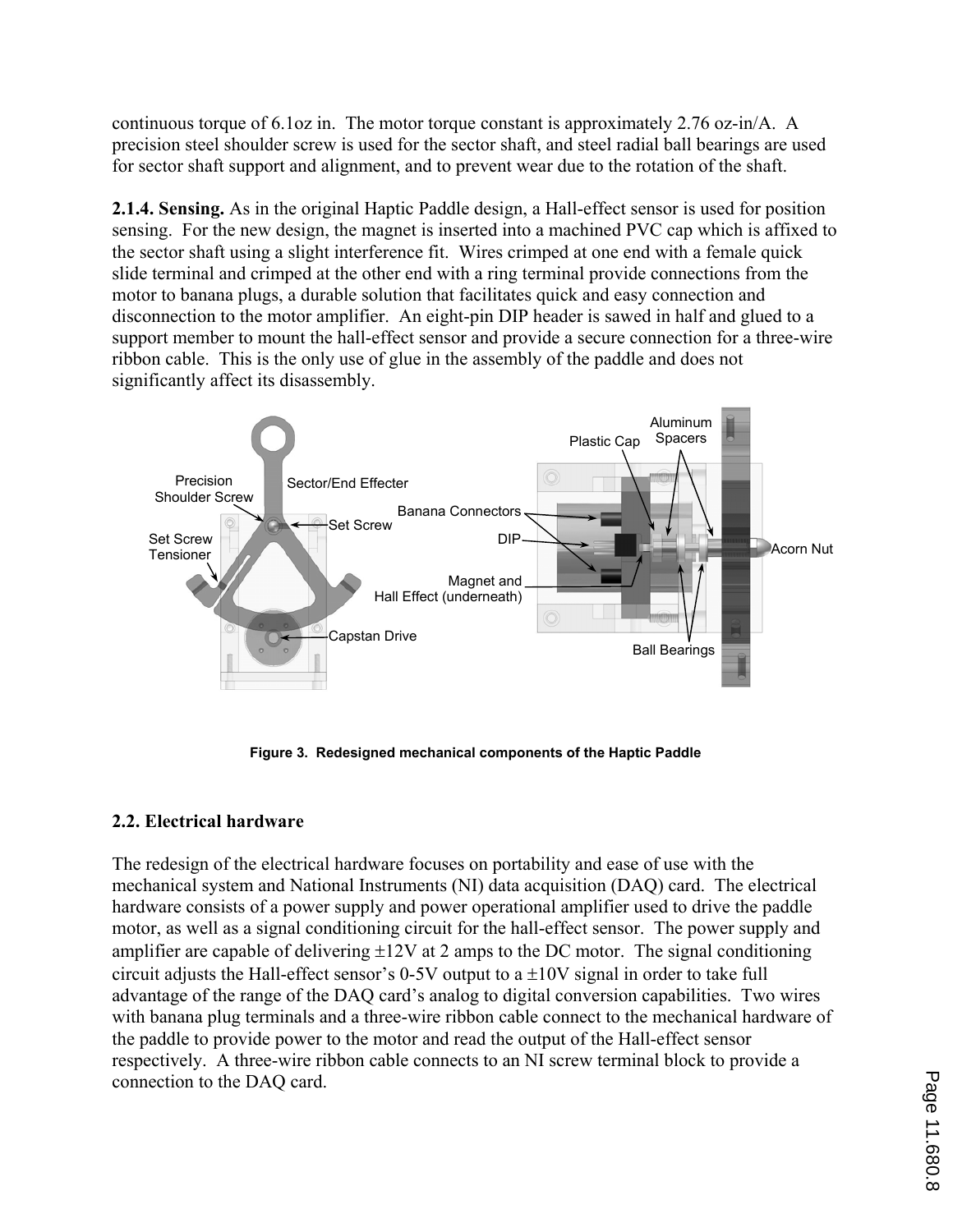A computer power supply has been salvaged to enclose the electrical hardware. All internal components have been removed with the exception of the 110V plug connector and 12V DC cooling fan. The new hardware is mounted inside the housing as can be seen in Figure 4. The prototype of the power supply is constructed using standard wire wrapping and soldering techniques. Three more sets of electrical hardware have since been constructed incorporating a printed circuit board for easier construction and greater reliability. The total number of electrical hardware systems allows four lab groups to perform the exercises at a time.



#### **Figure 4. Electrical hardware components including power supply, motor amplifier and signal conditioning circuits.**

## **3. Haptic Paddle computing platform**

In addition to revising the Haptic Paddle mechanical and electrical hardware, the system also has a revised computer interface. The most notable difference between the documented haptic paddle system and the redesigned system is that the computer interface system at Rice University is based on a National Instruments LabVIEW real-time (RT) system, rather than compiled C code running in DOS to assure real-time operation, as implemented in the original laboratory series.

## **3.1. Computing hardware**

A National Instruments PXI industrial computer with DAQ card 6070E running LabVIEW is used for the revised Haptic Paddle laboratory series. LabVIEW is useful not only for the Haptic Paddle experiments, but also for the electrical systems experiments mentioned earlier. Additionally, it allows for easier expansion of hands-on experiments, both for this course, and for other courses in the system dynamics and control cluster of the mechanical engineering curriculum. LabVIEW is the accepted standard in visual programming environments $9$  and is used extensively in undergraduate engineering education $10-13$ .

Admittedly the cost savings for the haptic paddle laboratory kits does not carry over to the proposed computing interface. The NI PXI system is a significant investment for anyone developing an undergraduate laboratory. The system was selected for use at Rice for a number of reasons that the authors feel justify the cost. First, NI has made a strong commitment to supporting undergraduate engineering education, and often supports universities with gifts of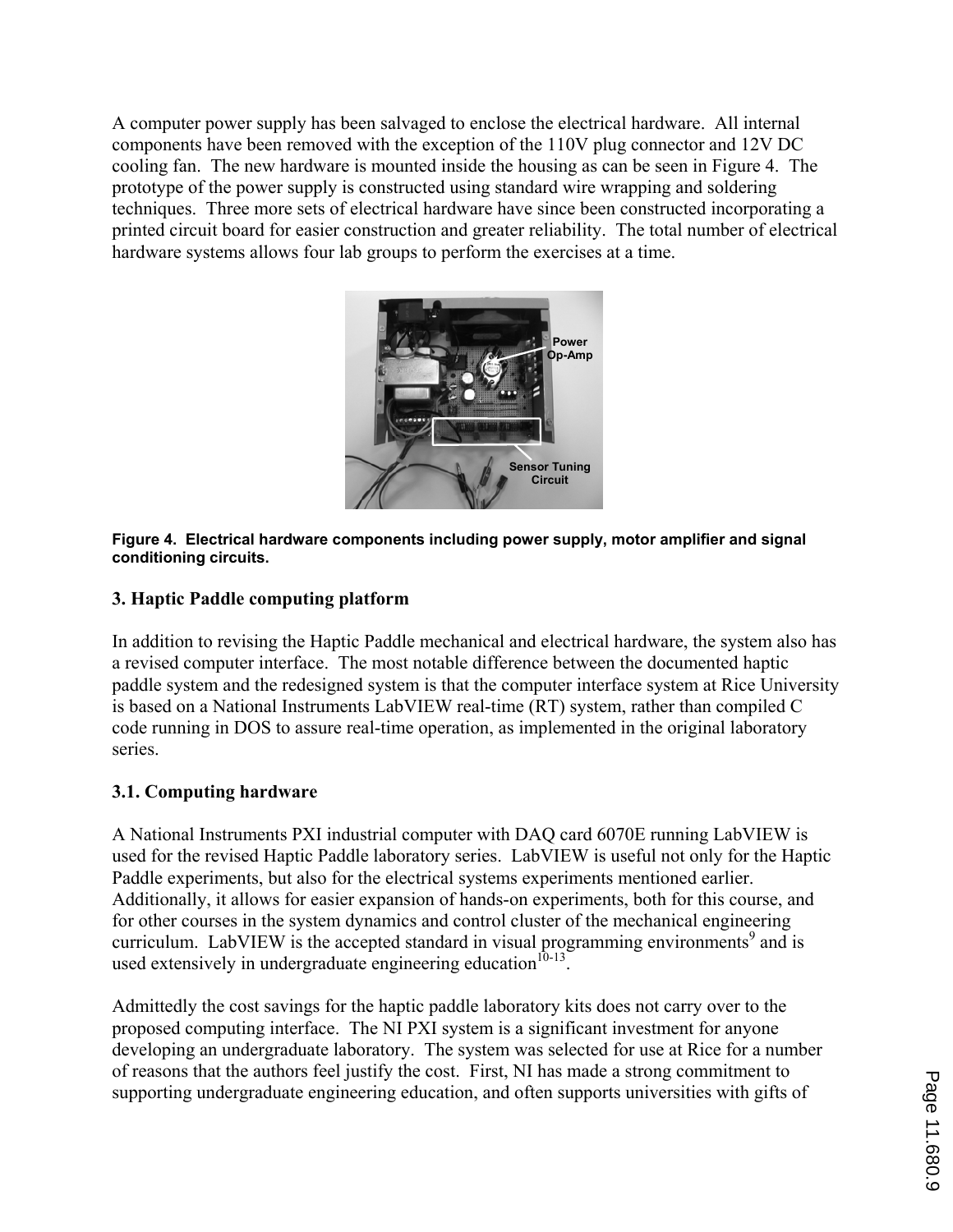equipment or matching support on grants. Many undergraduate laboratories already use LabVIEW as the computing platform for data acquisition. For the majority of the experiments in the haptic paddle series, real-time computing is not required, and therefore a standard desktop PC with a DAQ card is sufficient. Second, the PXI systems offer a versatile platform for use in other courses, in capstone projects, and in research. Therefore, it is felt that this investment offers additional capabilities to the department beyond education in this single course, and such benefits offset the cost.



**Figure 5. LabVIEW graphical programming environment for sensor calibration experiment. (a) Front panel for sensor calibration experiment (b) Wire diagram** 

## **3.2. Computing software**

An example of a LabVIEW graphical interface and program can be seen in Figure 5. For each laboratory experiment, a Virtual Instrument (vi) was created. The front panel provides the required indicators, dials, and charts for the student to complete the laboratory exercise. The wire diagram, which in effect sits behind the front panel, handles signal flow and interfacing between the hardware and the computer via the data acquisition card. For the first three of the haptic paddle laboratory exercises (motor spin-down test, system components, and equivalent systems), the students rely on the data acquisition capabilities of the NI system. They are able to easily control the command input to the sensors and actuators via the front panel's virtual knobs and switches, and plots of the recorded data from the sensors are displayed for the student to analyze. Because these experiments do not rely on real-time control, they are built on the standard processing platform within the PXI system. For the laboratory experiments that involve simulation of virtual mechanical systems, real-time control is required to ensure sufficient performance of the system. For these experiments, LabVIEW Real-Time (RT) is used as the processing platform. In this case, the graphical programming interface remains the same, but the file is compiled and run on a target processor that guarantees real-time operation. These distinctions are transparent to the student conducting the experiments.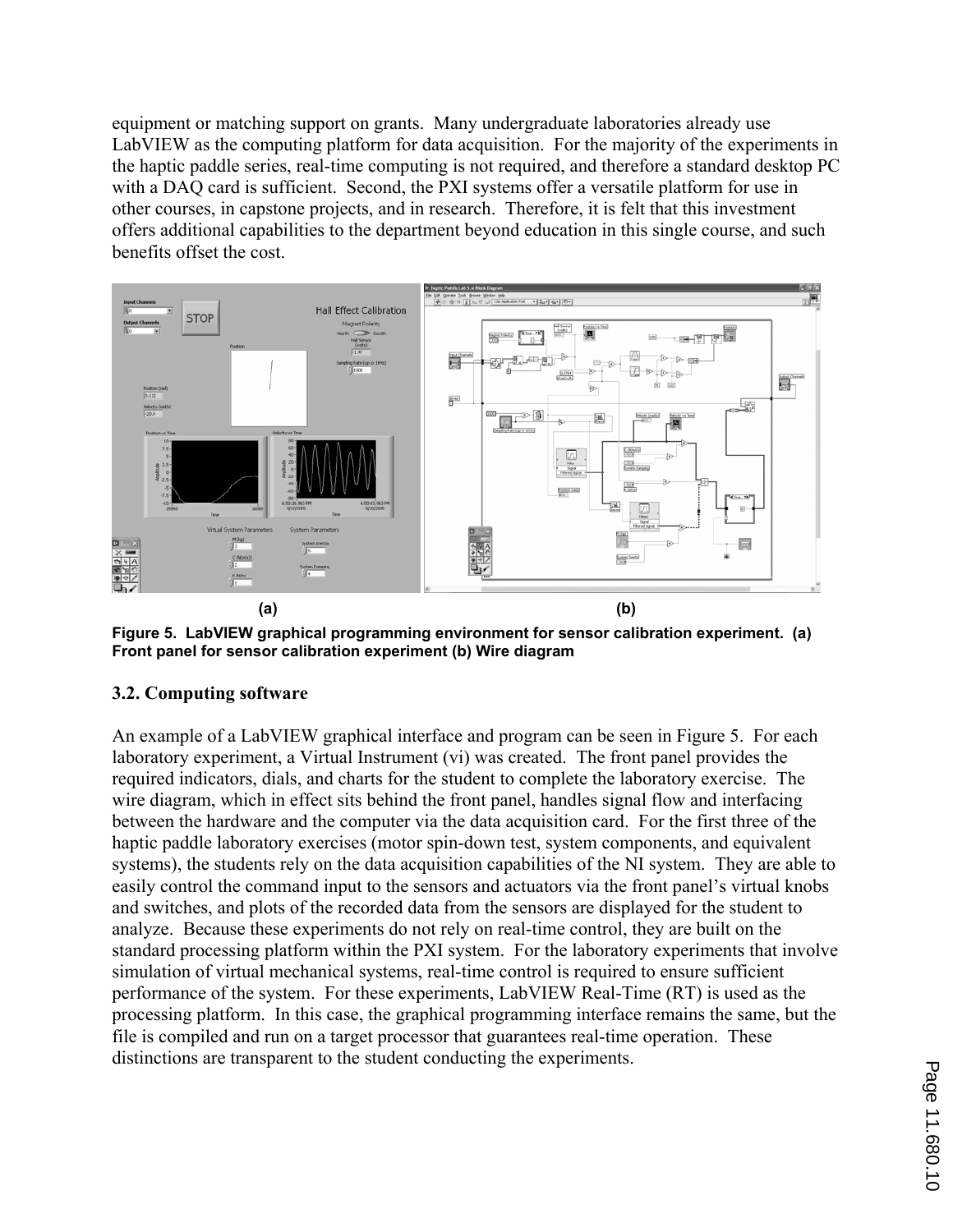### **4.0 Assessment**

Grading rubrics were developed to measure conceptual understanding for key concepts in each laboratory experiment. For laboratory experiment seven, students use an IE2000 commercial haptic interface (see Figure 6) to interact with virtual first- and second-order mechanical systems.



**Figure 6. Simulated mechanical system environment (inset) IE2000 joystick** 

Students see a graphical representation of a mechanical system on the computer screen. By changing the parameters of the system (mass, damping, and stiffness), they are able to influence the dynamic response of the device. Because this paddle is designed as a haptic interface, students are able to *feel* the changes in system parameters. This laboratory experiment will eventually be implemented on the haptic paddle devices, but for initial assessment the IE2000 platform was maintained. Students in Year 1 completed the standard series of laboratory experiments which were disjointed from course material, which each experiment independent of all other experiments. In Year 2, students completed the haptic paddle laboratory series, where the final experiment in Years 1 and 2 were completed with identical hardware (the IE2000).

Students were asked to carry out a number of tasks with the virtual mechanical systems including altering the system parameters and observing the response. They were instructed to prepare a report in the lab notebook that contained the following: an abstract, additional details about the purpose of the lab, background information, equipment used, methods employed, and results. Specifically, the students were told to include:

First-order system

- ' Appropriately labeled graphs for the mass-damper system for both values of the damping constant that you chose
- ' Discussion of the effect of B on the time constant and comparison of the values of the time constant obtained from the graphs to the values expected from the definition.

Second-order system

' Appropriately labeled graphs of each type of system response (underdamped, critically damped, and overdamped), including the values of M, K, and B that were required to produce each graph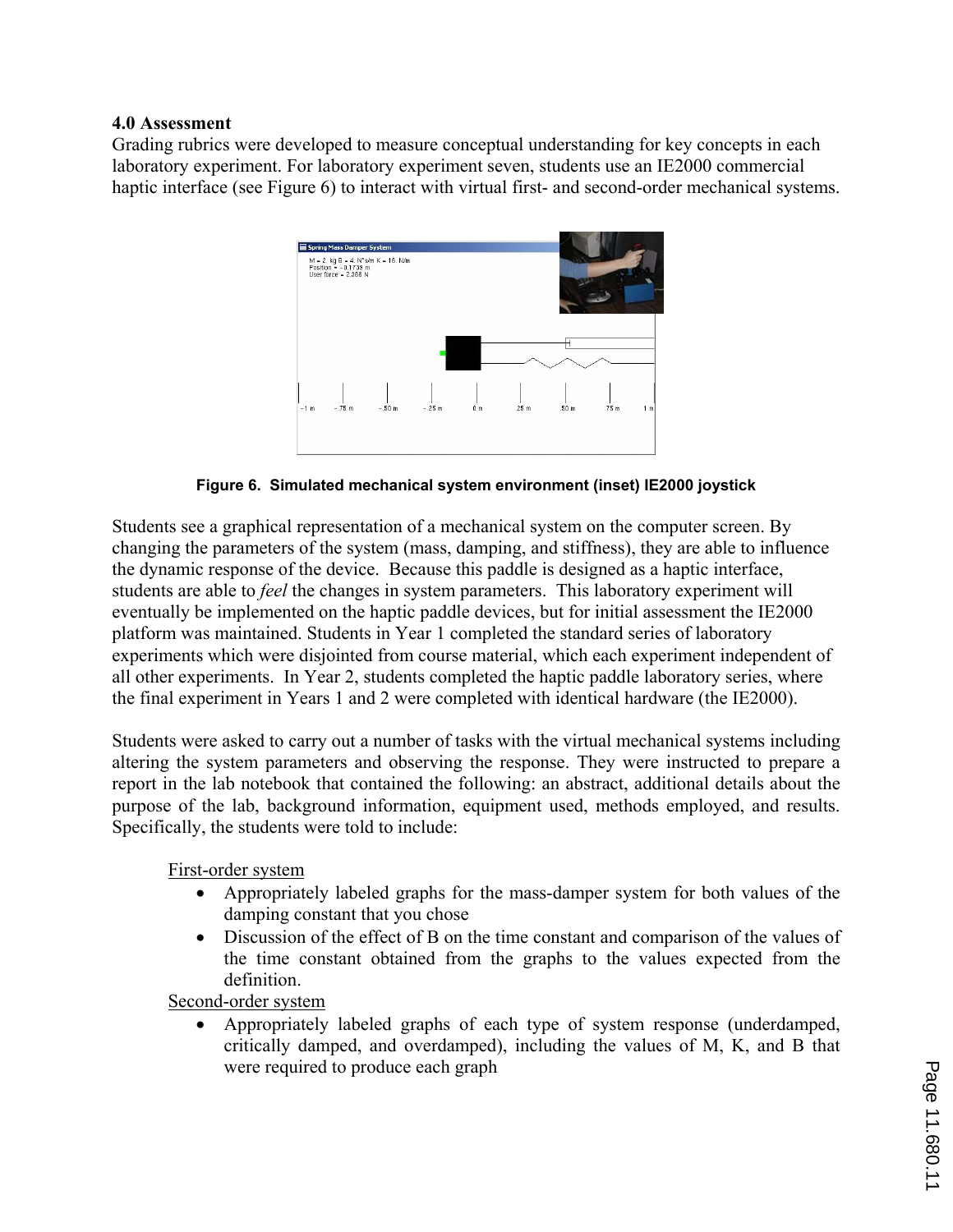- For the under-damped system, calculate  $\zeta$  and  $\omega_n$  from the graph using the logdecrement method and compare those values to the theoretical values expected from equations (5) and (6). Explain any differences.
- Calculate  $\zeta$  for the other two cases using equation (6) and check to see if the damping constant is within the expected range for each case.

The reports from Year 1 and Year 2 were then evaluated with the grading rubrics, which evaluated student understanding of engineering concepts and fundamentals. The rubric elements were:

First-order System

- 1. Student describes concept of mass-damper system
- 2. Student documents output signal
- 3. Student recognizes differences between system output for different parameter values
- 4. Student describes that behavior of mass-damper system follows equation
- 5. Student identifies the importance of the time constant
- 6. Student relates the time constant to the damping in the system

Second-order System

- 7. Student describes concept of mass-spring-damper system
- 8. Student documents output signal
- 9. Student understands and computes the system parameters using log-decrement method
- 10. Student documents system behavior and explains correctly
- 11. Student relates behavior of second order system to equation (damping coefficient and natural freq)
- 12. Student describes the change in behavior of the response with varying damping coefficients
- General
	- 13. Student identifies the human-supplied input as an impulse
	- 14. Student relates the measured output to impulse response of the system
	- 15. Student describes concepts of haptic system
	- 16. Student correctly uses measurement equipment

For each element, the student response, as determined from the entire content of the report, was graded as 0-not at all, 1-a little, 2-mostly, 3-fully correct. Scores for each rubric element were averaged for students in Year 1 and Year 2 and are presented in Figure 7.

In the figure, Year 1 (traditional labs, disjointed from course material in lecture) results are shown in solid, with Year 2 (haptic paddle series) results shown with diagonal lines. The questions represented in bold are conceptual questions, while those shown in lighter shades are fundamental or procedural questions.

It is the responses conceptual questions which the authors hypothesized would be scored higher after completion of the cohesive haptic paddle laboratory series. This laboratory experiment is the culmination of concepts taught in the MECH 343 Modeling Dynamic Systems course.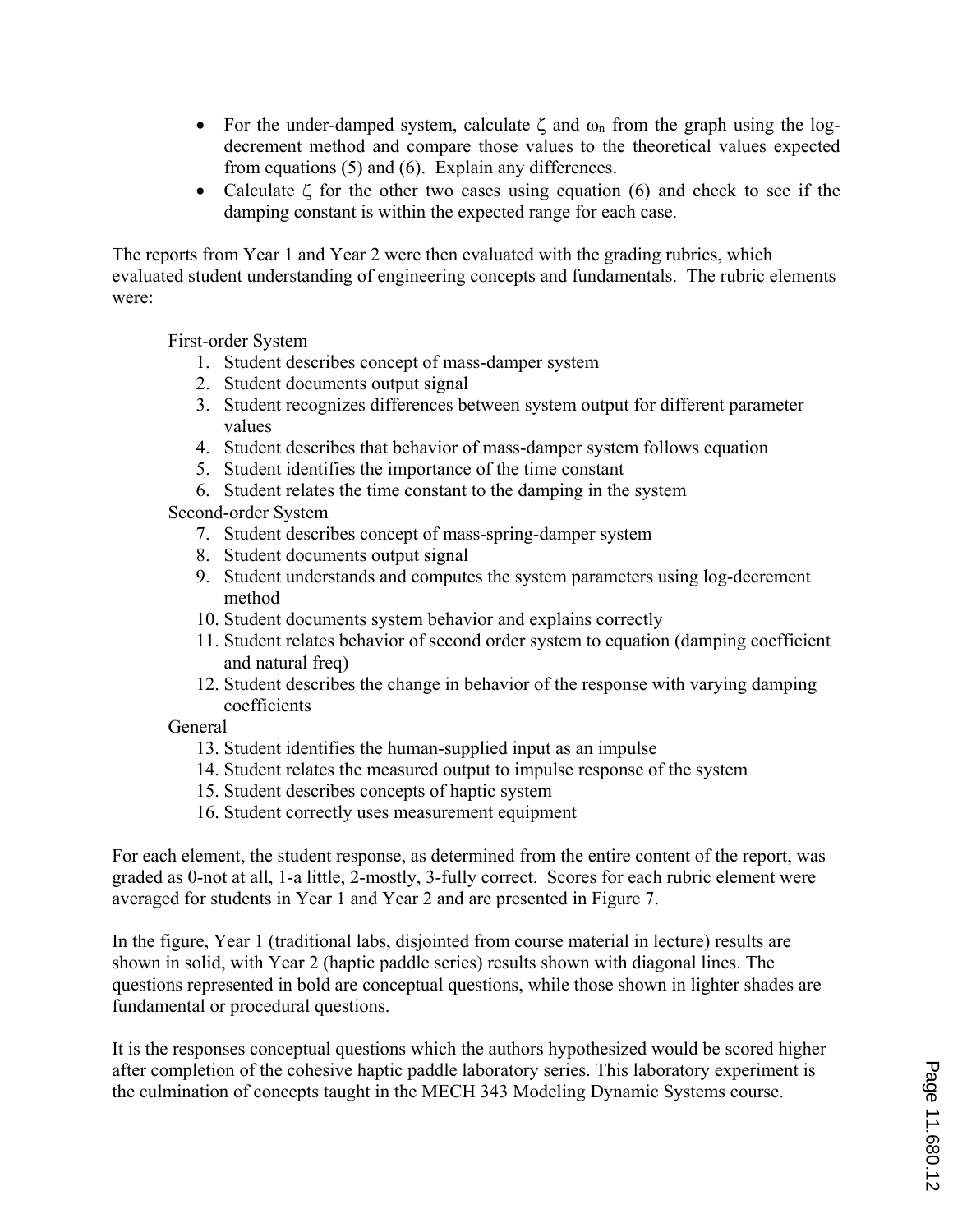Therefore, it was felt that the use of a cohesive set of laboratory exercises would better demonstrate to the stduetns these important concepts, as compared to the disjointed laboratory series used prior.

It should be emphasized that this assemssment was for the same lab experiment, conducted at the end of the course, in each year. The differences in years were the content of the earlier laboratory experiments, and the careful incorporation of course concepts closely tied to lecture material in the haptic paddle laboratory series (Year 2). The authors expected that Year 2 students would have better conceptual understanding because they have seen the concepts repeated in exercises throughout the semester, and have learned the material in an exploratory fashion rather than following strict laboratory guidelines on the procedures.



**Figure 7. Student performance on laboratory notebook questions. Questions with bold bars indicate assessment of conceptual knowledge rather than factual questions. Significant improvement is seen after the integrated haptic paddle laboratory experiments were implemented.** 

It is clear from Figure 7 that there are significant gains in student understanding of concepts after completing the haptic paddle laboratory series. Such improvements included conceptual understanding of mass-damper systems, importance of time constant, relation of time constant to the damping in the mechanical system, concept of mass-spring-damper system, and concept of a haptic system (largest gain). Negligible gains/losses (not significant) were seen on the conceptual questions regarding the behavior of the mechanical system following the characteristic equation, that the change in behavior varied with damping, that the input given by the student was an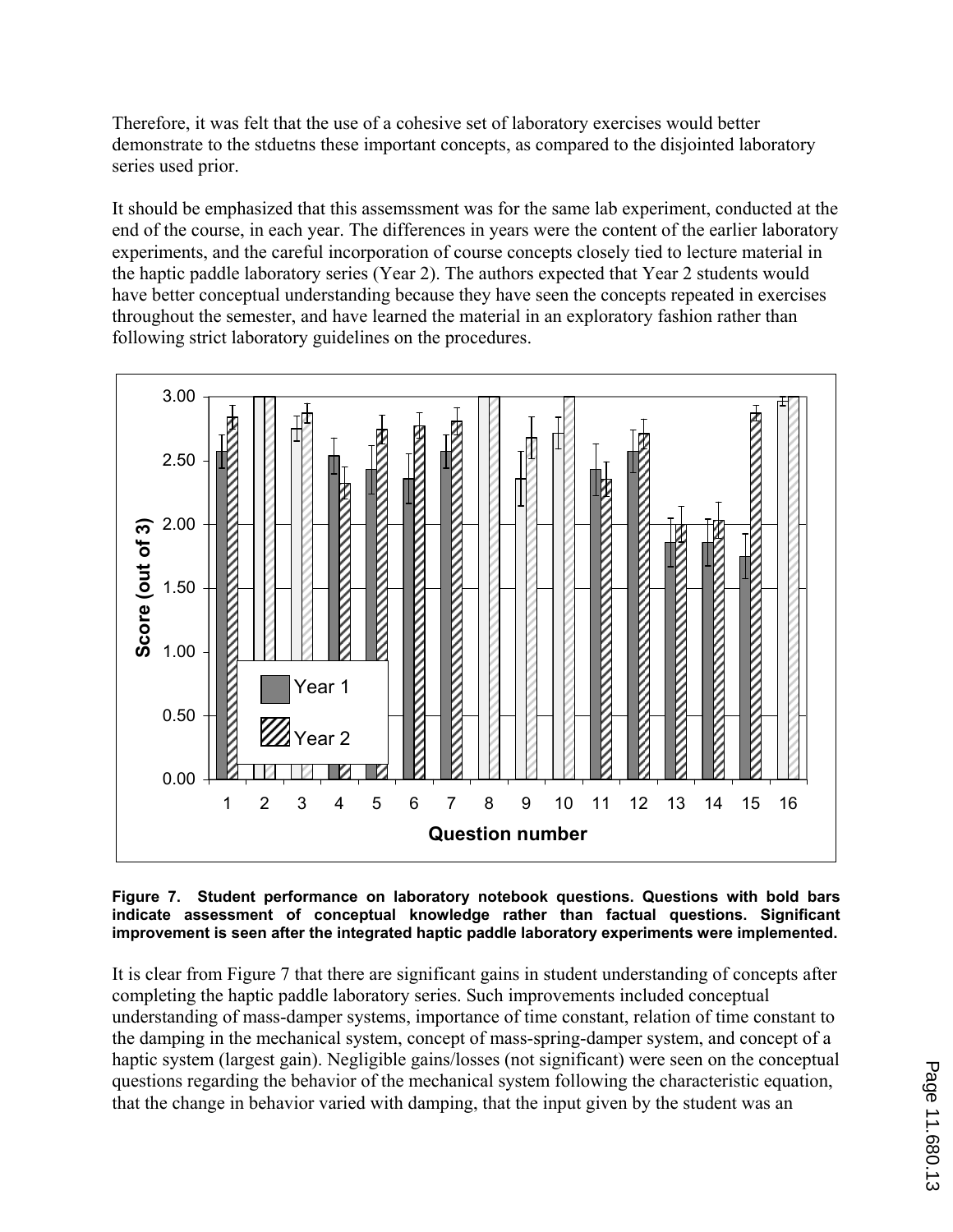impulse, and that the measured output was the impulse response. In addition, basic questions like correctly using equipment, using log-decrement method, and observing experiment output, all clearly outlined in experimental procedures, did not vary significantly from year to year.

Future work includes completion of assessment for individual laboratory exercises, comparing the traditional labs (Year 1) to the haptic paddle (Year 2) series. This is difficult because the content of the exercises was significantly different, and therefore the authors must look at numerous assessment methods to compare student learning with the two approaches. In addition to more extensive educational assessment, the authors are refining the hardware and software kits and documentation for dissemination.

## **5. Conclusions**

This paper describes modifications to the Haptic Paddle hardware for use in an undergraduate mechanical engineering course in system dynamics. The modifications include revisions to hardware for improved durability and re-use, and a change in computing platform to a National Instruments PXI system running LabVIEW. The laboratory experiments utilize simple haptic interfaces, devices that allow the students to interact via the sense of touch with virtual environments. A clear benefit of this laboratory series is that students study the haptic paddle as a real electromechanical system in addition to using the haptic paddle as a tool to interact with virtual mechanical systems. Preliminary assessment shows that the haptic paddle laboratory series was successful at improving student learning of system dynamics concepts when compared to traditional, disjointed laboratory exercises. Future work includes additional assessment of student learning to determine if the labs are more effective at conveying important engineering concepts than traditional modular laboratory experiments, and dissemination of findings to colleagues in both the haptics and engineering education communities.

## **6. Acknowledgements**

This work is supported in part by grant NSF DUE-0411235 with matching support for equipment provided by National Instruments. Also, thanks to Allison Okamura for providing extensive documentation and starter kits for her Haptic Paddles, and for supporting this adaptation effort.

# **7. References Cited**

- [1] A.M. Okamura, C. Richard, and M.R. Cutkosky, "Feeling is believing: Using a Force-Feedback Joystick to Teach Dynamic Systems," ASEE Journal of Engineering Education., Vol. 92, No. 3, pp. 345-349, 2002.
- [2] J. Bransford, A.L. Brown, and R.R. Cocking, eds., *How People Learn: Brain, Mind, Experience, and School*, Expanded Edition, NAS Press, 2000
- [3] R. Bonert, "Interactive simulation of dynamic systems on a personal computer to support teaching," IEEE Transactions on Power Systems, 1989.
- [4] E. Conley and K. Kokjer, "Classroom computers: don't forget the analog," CoED (journal) Computers in Education Divisions of ASEE, 1989.